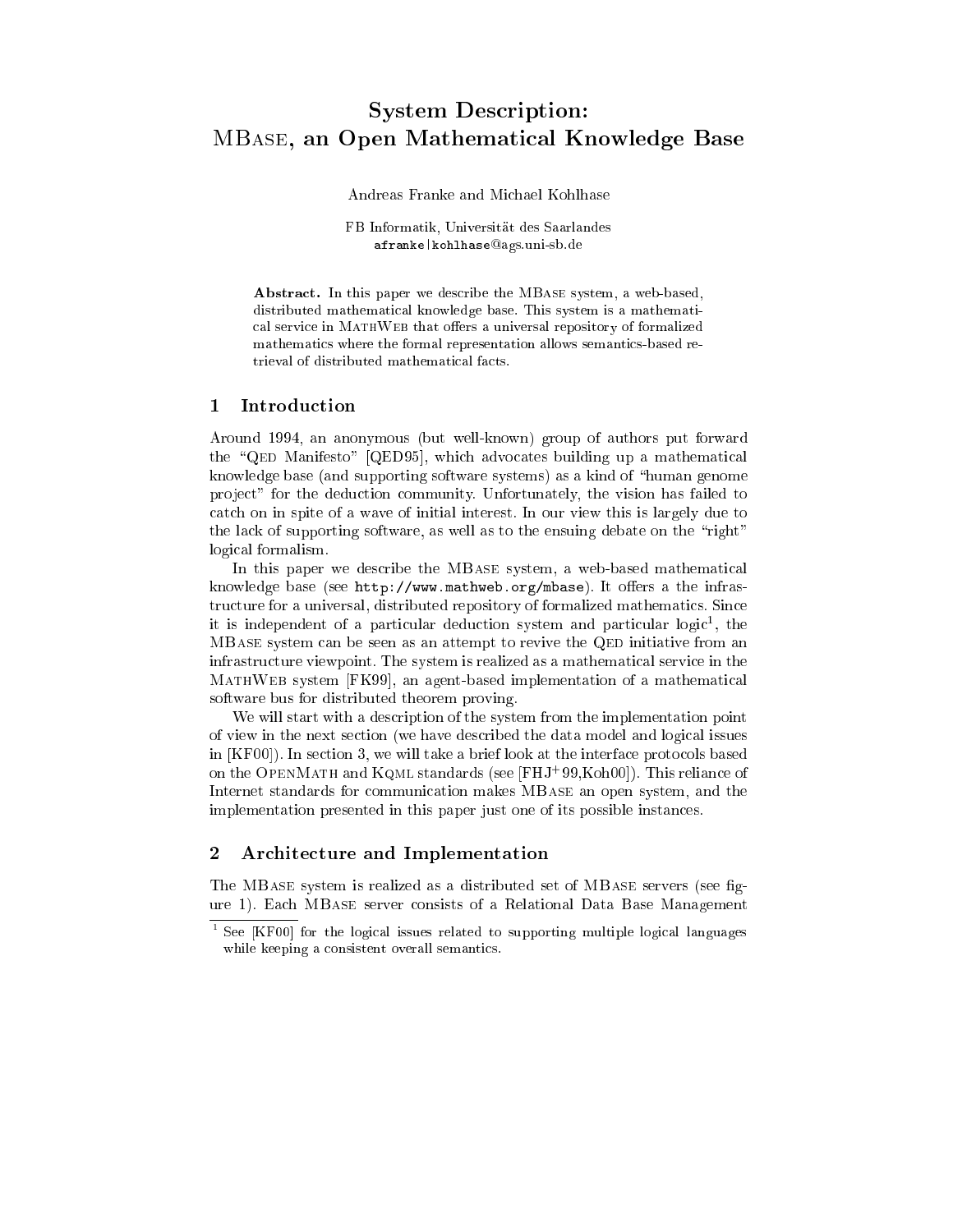

Fig. 1. System Architecture

System (RDBMS) e.g. ORACLE connected to a MOZART process (yielding a  $\mathcal{M}$  service) via a standard data base interface interface (in our case  $\mathcal{M}$ ). For case  $\mathcal{M}$ browsing the MBase content, any MBase server provides an http server (see http://mbase.mathweb.org:8000 for an example) that dynamically generates presentations based on HTML or XML forms.

This architecture combines the storage facilities of the RDBMS with the flexibility of the concurrent, logic-based programming language Oz [Smo95], of which mozart is a distribution implementation (see http://www.mozart-oz.org/). Most importantly for MBASE, MOZART offers a mechanism called pickling, which allows for a limited form of persistence:  $MOZART$  objects can be efficiently transformed into a so-called pickled form, which is a binary representation of the (possibly cyclic) data structure. This can be stored in a byte-string and efficiently read by the MOZART application effectively restoring the object. This feature makes it possible to represent complex ob jects (e.g. logical formulae) as Oz data  $structures, manipulate them in the MOZART engine, but at the same time store$ them as strings in the RDBMS. Moreover, the availability of "Ozlets" ( $\text{MOZART}$ functors) gives MBASE great flexibility, since the functionality of MBASE can be enhanced at run-time by loading remote functors. For instance complex data base queries can be compiled by a specialized MBase client, sent (via the Internet) to the MBase server and applied to the local data e.g. for specialized searching (see [Duc98] for a related system and the origin of this idea).

MBase supports transparent distribution of data among several MBase servers (see [KF00] for details). In particular, an object  $O$  residing on an MBASE server  $S$  can refer to (or depend on) an object  $O$  -residing on a server  $S$  ; a query to <sup>O</sup> that needs information about <sup>O</sup><sup>0</sup> will be delegated to a suitable query to the server  $S$  . We distinguish two kinds of MBASE servers depending on the data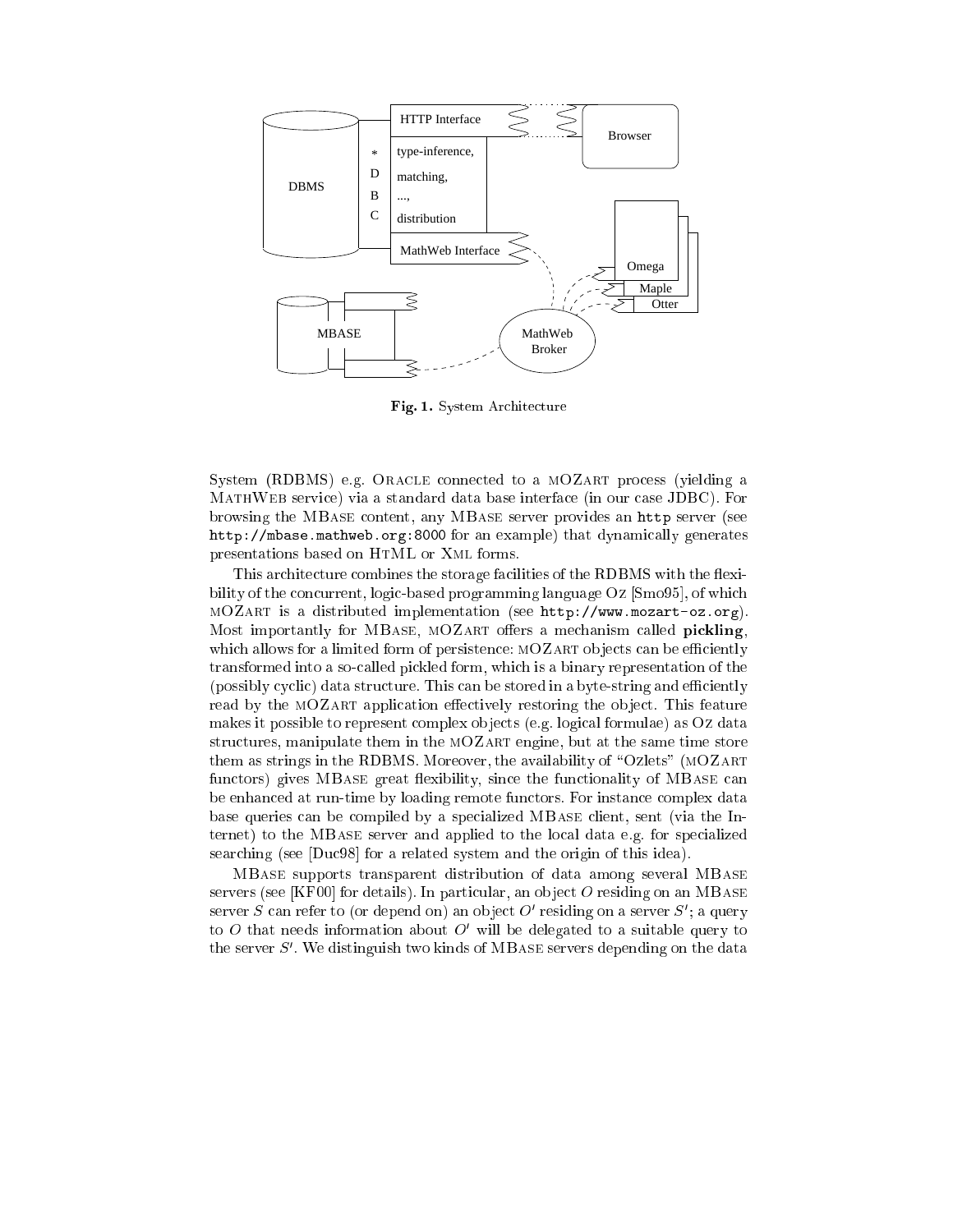they contain: *archive servers* contain data that is referred to by other MBASES, and *scratch-pad* MBASEs that are not referred to. To facilitate caching protocols, MBase forces archive servers to be conservative, i.e. only such changes to the data are allowed, that the induced change on the corresponding logical theory is a conservative extension. This requirement is not a grave restriction: in this model errors are corrected by creating new theories (with similar presentations) shadowing the erroneous ones. Note that this restriction does not apply to the non-logical data, such as presentation or description information, or to scratchpad MBases making them ideal repositories for private development of mathematical theories, which can be submitted and moved to archive MBases once they have stabilized.

#### 3 Interface Language

The primary interface language of MBase is the Xml-based markup language ODOO [KOHOO], a document-centered extension of the emerging OpenMath standard [CC98] for mathematical objects. For instance the definition of a double function would be of the following form.

```
<definition id="double.def" item="double.sym" type="simple">
<CMP xml:lang="eng">The doubling function defined by addition</CMP>
<FMP><OMOBJ><OMBIND>
 <OMS cd="stlc" name="lambda"/>
 <OMBVAR><OMV name="X"/></OMBVAR>
 <OMA><OMS cd="arith1" name="plus"/><OMV name="X"/><OMV name="X"/></OMA>
</OMBIND></OMOBJ></FMP>
</definition>
```
The CMP (commented mathematical property) element gives an informal characterization of the definition (which is a simple definition for the symbol with the identier double.sym according to the attributes to the definition element) and the FMP (formal MP) gives the defining  $\lambda$ -term  $\lambda X.(+XX)$  in OpenMath representation. Note that the question of the semantics of such a term is determined by that of the symbols  $\lambda$  and  $+$ . These are specified in the MBASE theories given in the cd attributes of the OMS elements (the name of the symbol together with the theory establish unique reference in MBase)

As a consequence of the Xml-based approach it is possible to generate other logical formats from ODOC by specifying simple XsL [Dea99] style sheets; in fact the transformation from ODoc to the input formats of the  $\Omega_{\text{MEGA}}$  [BCF+97] and InKa [HS96] theorem provers is realized this way. It should be an easy exercise for most other concrete input formats. Furthermore one can generate customized OMDoc documents from MBase, which can then be presented in one of the more standard presentation media (e.g.  $\angle$ ETFX or HTML/MATHML).

Generating ODoc from a reasoning system is also quite simple in practice,  $sine \Theta$ Doc has a relatively simple structure (fully specified in an XML document type definition [Koh00]) that closely follows the term structure of OPENMATH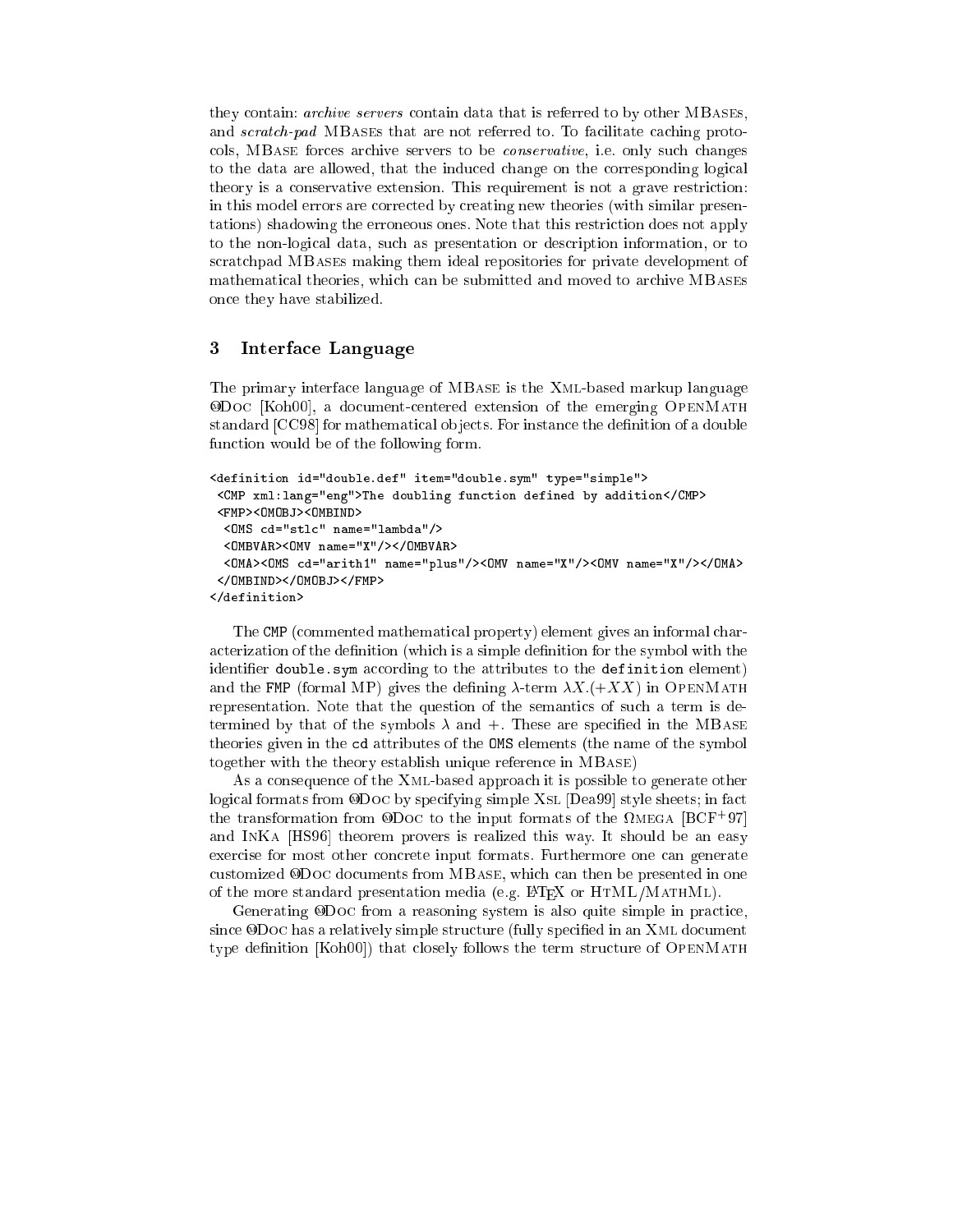(using the OMS, OMV, OMA, OMBIND elements to describe formula trees made up of symbols, variables, applications and abstractions).

### 4 Conclusion, Evaluation and Future Work

We have described the MBASE system, a distributed mathematical knowledge base, it can be obtained from http://www.mathweb.org/mbase. This system differs from other repositories of mathematical data such as the ISABELLE [Isa] or Pvs [PVS] libraries in that it is an independent system not tied to a particular deduction system and offers inference services (matching, type-computation,...). The data format is not geared towards a particular application.

. It is considered by the storing for storing for storing proverse for storing and sharing logical theories including theorems, definitions, tactics and methods. In particular, the MBASE service can be used as an ontology server fixing the semantics of mathematical objects used in protocols for deduction system integration. Furthermore, the MBase system is used as the basis of an interactive personalized mathematics book (IDA [CCS99]). Here, the structure information contained in the MBase version of the IDA data can be used to generate individualized sub-documents of IDA on the fly. While in the first case study the logical formulation of mathematical data is in the center of interest, in the second application textual representation plays a much more prominent role. MBase supports both formats and even fosters their integration.

The current implementation uses the very simple file-based gdbm database system. This is such a model of the amount of data currently available in the second current InKa and IDA. Furthermore it oers a very exible, open and portable programming base. A version of MBase that uses Oracle is currently under development.

Here a comparison to the MDB system [Har97] developed at the University of Erlangen is in order. MDB aims at supplying database support for the Mizar libraries, and is based on an object-oriented extension of ORACLE. Unfortunately, already the first 13 (of more than 300) articles already need 500 MB disc space in Oracle. Our division of labor that treats logical formulae in the programming language MOZART and relational, text and structural data in a DBMS pays off here. The size of the data base is only one order of magnitude larger than the size of the  $\mathfrak{O}$  DOC encoding, which is comparable in size to the encodings used e.g. in mega, Isabelle, or Pvs. As an example for relative sizes of representations in MBase we consider the core theory library of  $\mathcal{M}$ 

| Relative sizes of representations in MBASE (MB) |                               |  |                                                     |
|-------------------------------------------------|-------------------------------|--|-----------------------------------------------------|
| System native                                   |                               |  | $\overline{\text{OD}\text{oc} \text{MB}\text{ASE}}$ |
|                                                 | $\Omega$ MEGA 0.61 (POST) 1.5 |  | I4 2                                                |
| <b>IDA</b>                                      | $ 4.2 \text{ (IATFX)}  5.0$   |  | 9.3                                                 |

Even when MBase implementations based on industrial strength relational data base systems like e.g. ORACLE are available, we believe that the current gdbmbased implementation can still serve as a local development knowledge base and